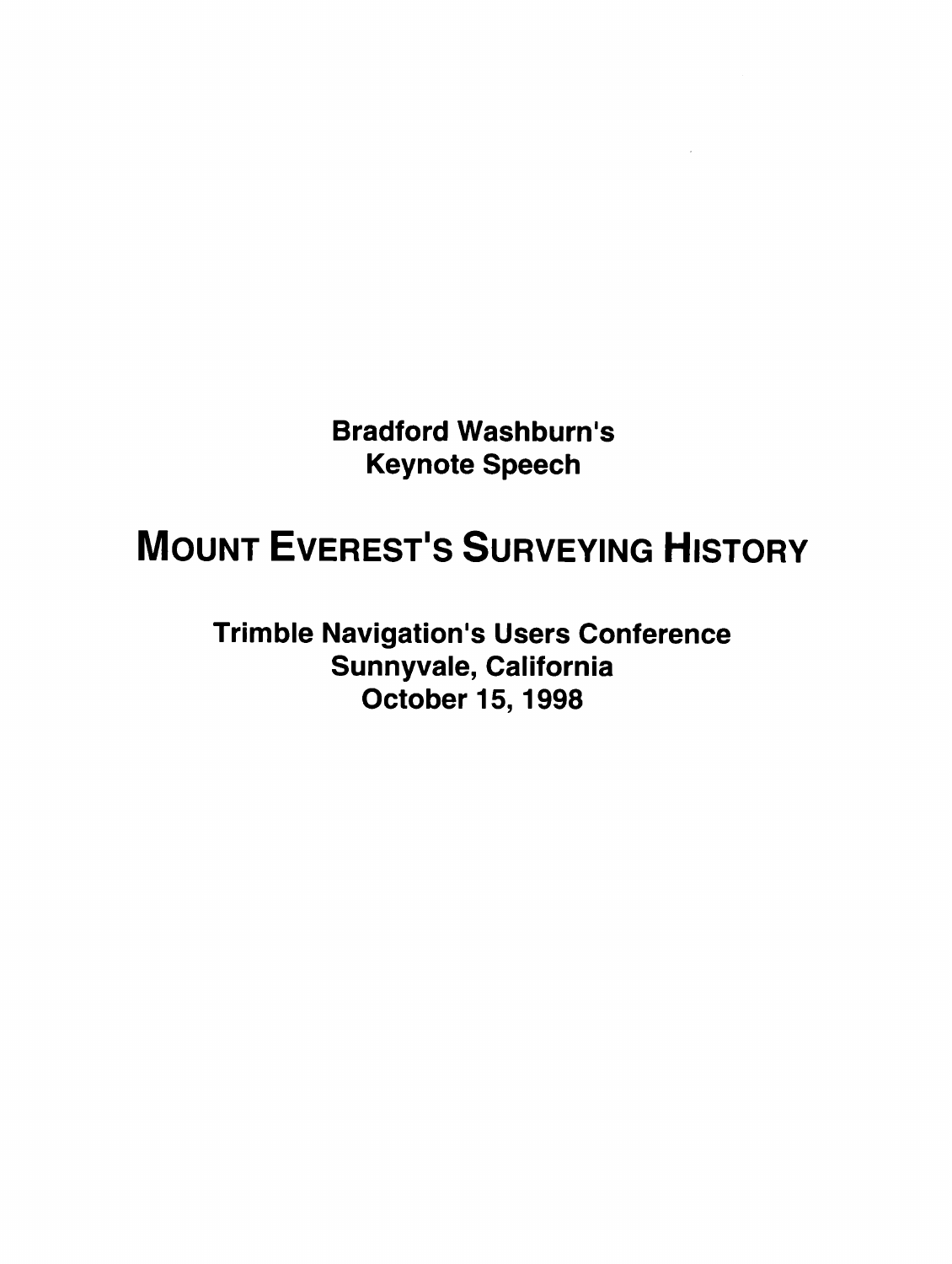It's a pleasure and a real honor to be asked to share with you the complex and exciting history of Mount Everest's position and altitude ---- in which, during recent years, Trimble has played such an important role.

My own interest in Everest began almost exactly seventy years ago, on the evening of October 9, 1926 ----- when I listened, spellbound, to a lecture by Captain John Noel on the great 1924 British attempt to climb Everest, on which George Mallory and Andrew lwine lost their lives. Sixty years later, on December 20, 1984, our National Geographic team flew over Everest in a Learjet at an altitude of 39,000 feet and took the hundreds of stereo-vertical aerial photographs which soon yielded the first detailed, large-scale map of the Everest area ----- published two years later by the National Geographic Society and my own Boston Museum of Science.

The roots of all the surveying that has taken place on and around Everest during the last century-and-a-half go back to the work of Sir George Everest --- the preeminent figure of the great Trigonometric Survey of India, until his retirement in 1843. **A** diagram of this incredible undertaking is displayed here for all of you to see ----- and marvel at.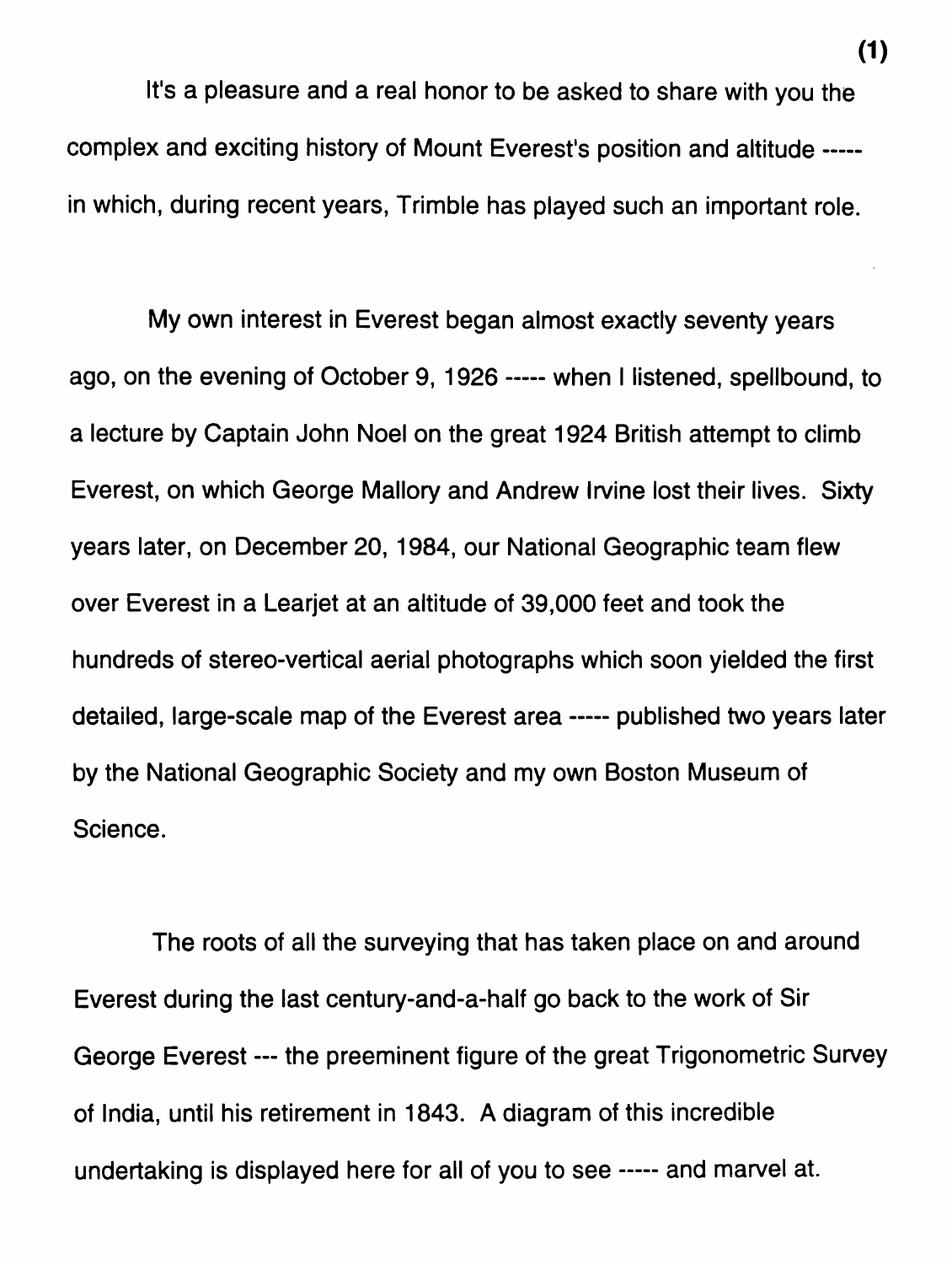Sir George's successor was Sir Andrew Waugh ----- and it was under his direction that the first position and altitude of fabled "Peak Fifteen" were announced to the world in 1850.

During the year before that, the great peaks of the Eastern Himalaya had been observed from the northern edge of the Indian network by Mr. J. **0.** Nicholson, using a special 24-inch theodolite. All of these survey stations were at altitudes of only 200 feet above the sea ----- and all were located at distances between 108 and 118 miles from Peak Fifteen.

The unweighted mean of the altitudes computed from these observations resulted in such an amazing figure that Radhanath Sikdar, the Chief Computer, is recorded to have rushed, breathless, into the office of Sir Andrew and exclaimed, "Sir, I have discovered the highest mountain in the world !!!". ----- Peak Fifteen was 29,002 feet high.

The six altitudes that yielded 29,002 were simply added together and the total divided by six ----- a real "unweighted mean".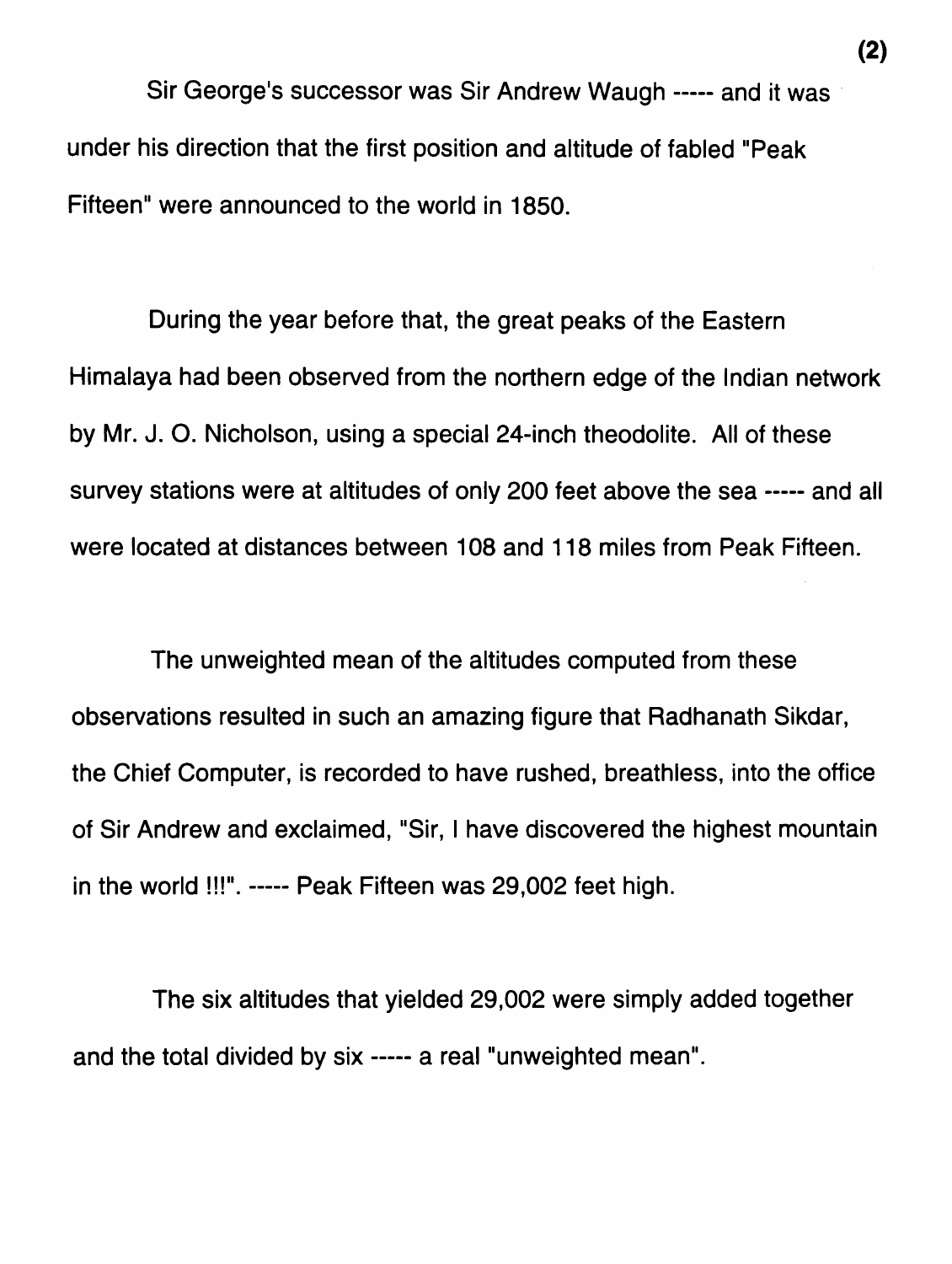| <b>FROM</b>     | <b>DISTANCE</b><br>(in miles) | <b>ALTITUDE</b><br>(In feet) |
|-----------------|-------------------------------|------------------------------|
| <b>Jirol</b>    | 118                           | 28,991.6                     |
| <b>Mirzapur</b> | 108                           | 29,005.3                     |
| Janjipati       | 108                           | 29,001.8                     |
| Ladnia          | 108                           | 28,998.6                     |
| Harpur          | 111                           | 29,026.1                     |
| Minai           | 113                           | 28,990.4                     |

**The data that produced this result were:** 

## **Unweighted Mean** = **29,002 feet**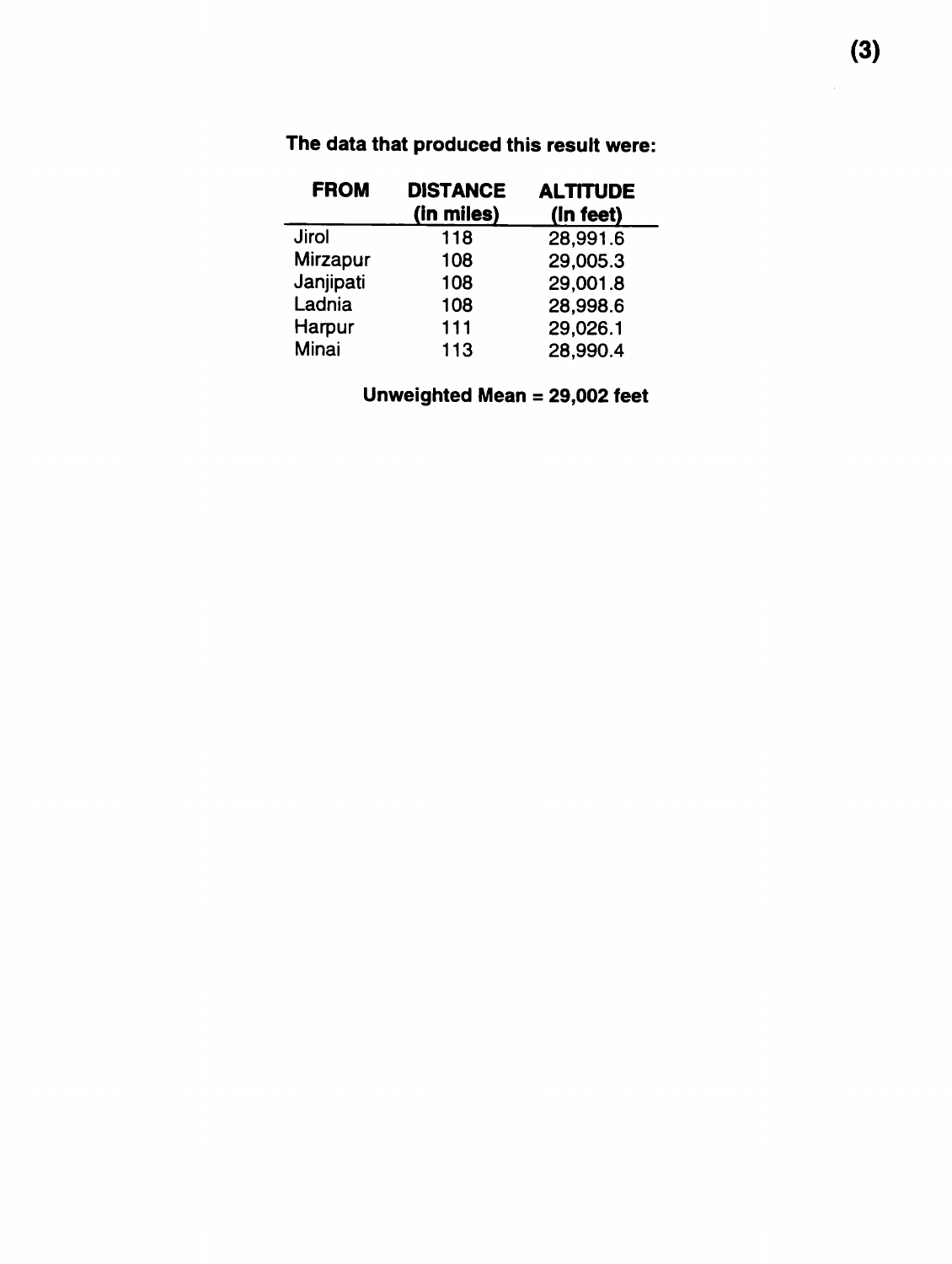In the midst of these observations, computations and discussion, sincere efforts were made to name this huge peak. Because both Tibet and Nepal, on whose borders the mountain was located, were virtually impossible to enter, and no local names could be discovered ----- though today they are well known, respectively, as Chomolangma and Sagarmatha ----- "Goddess Mother of the World" and "Forehead of the Sky" ----- So, in 1854, Sir Andrew Waugh suggested that it be named Mount Everest in honor of the recently-retired Surveyor General ----- and this met with instant and enthusiastic approval.

29,002 did not last long before professional criticism arose and new efforts were made to do the job better ----- or at least to do it differently. In the period 1880 - 1902 a new series of observations was made from the Darjeeling area ----- from survey-stations that were much higher than before (8,500 - 11,900 feet) ----- but still a long way off ----- 85 to more than 100 miles east of Mount Everest. This new altitude of 28,141 feet was also the unweighted mean of six figures.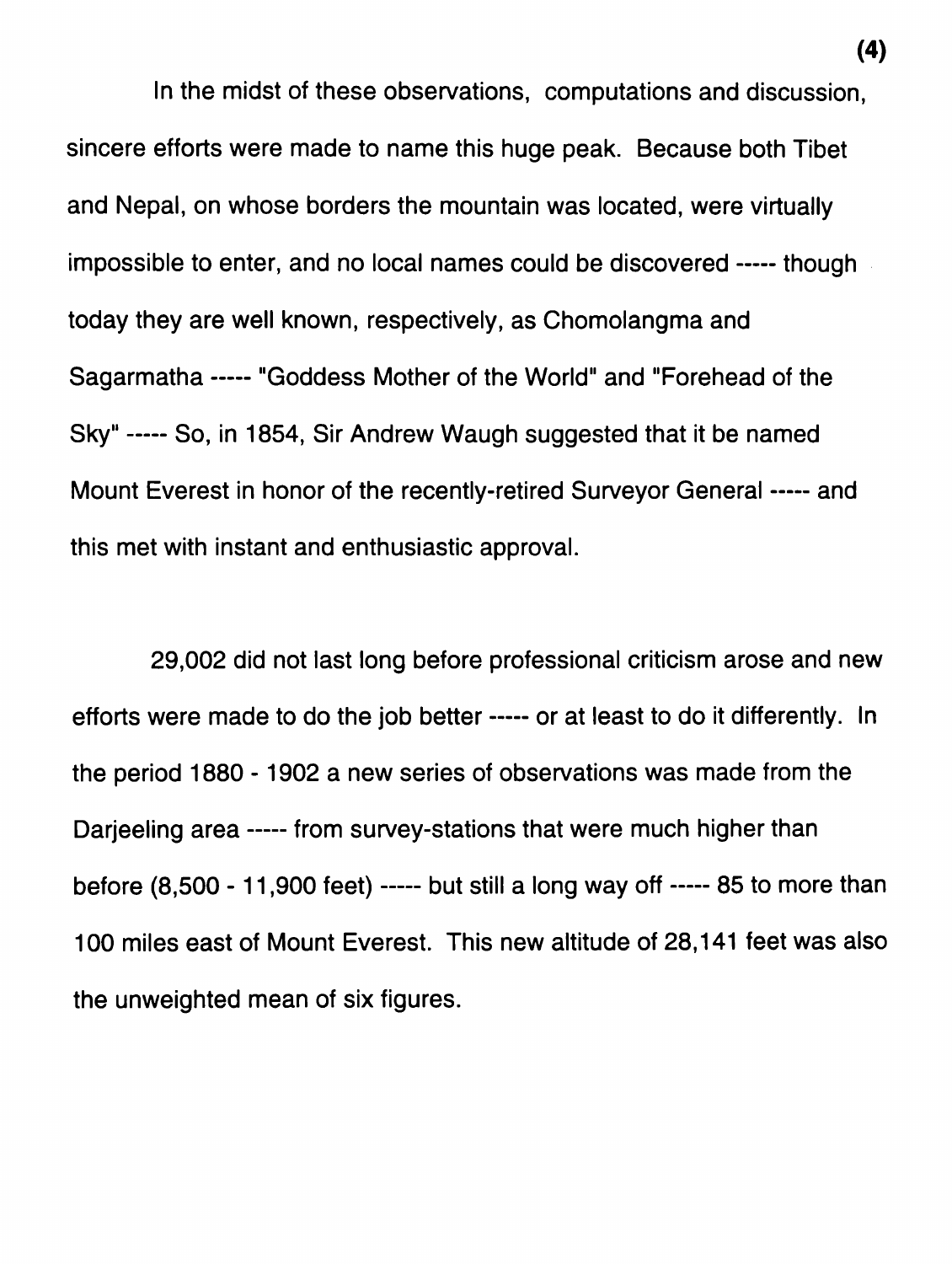| <b>FROM</b>       | <b>YEAR</b> | <b>DISTANCE</b><br>(in miles) | <b>ALTITUDE</b><br>(in feet) |
|-------------------|-------------|-------------------------------|------------------------------|
| <b>Tiger Hill</b> | 1880        | 108                           | 29,140                       |
| Suberkum          | 1881        | 88                            | 29,141                       |
| Suberkum          | 1883        | 88                            | 29,137                       |
| Sandakphu         | 1883        | 90                            | 29,142                       |
| <b>Phalut</b>     | 1902        | 85                            | 29,151                       |
| Senchal           | 1902        | 109                           | 29,134                       |

## **The data that produced this result were:**

**Unweighted Mean** = **29,141 feet** 

 $\bar{z}$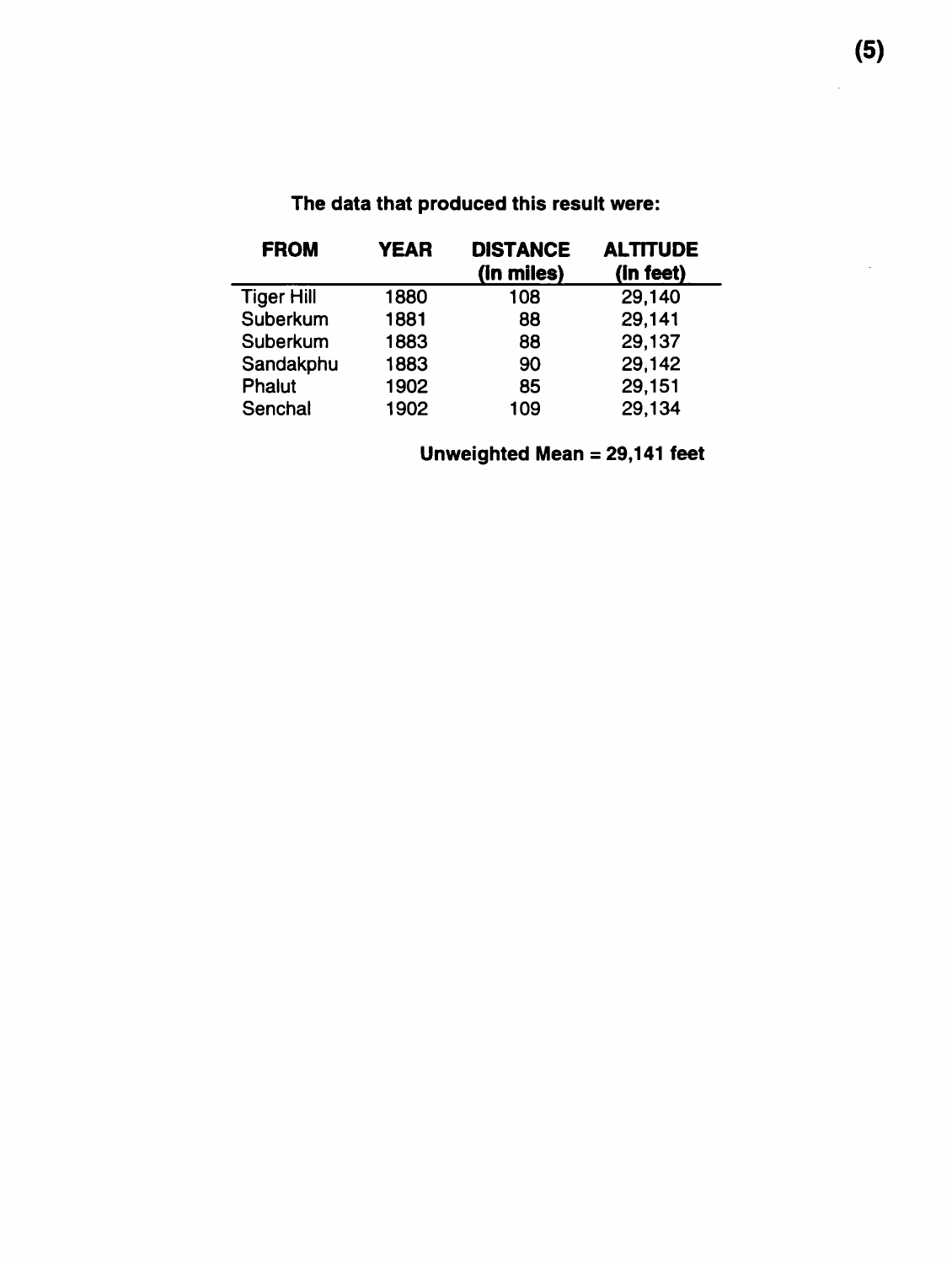These more recent data were not only from points much higher than the original observations, but the new computations involved considerably more sophisticated corrections for atmospheric refraction, as well as deflection of the vertical.

The problems that confronted these ancient surveyors are beautifully described in the famous book, **Mount Everest: The Reconnaissance 1921** (pp.10 - 12).

> "The attraction of the great mass of the Himalaya and Tibet", says Mr. Burrard, "pulls all liquid towards itself, as the moon attracts the ocean ----- and the surface of the water assumes an irregular form at the foot of the Himalaya. If the ocean were to overflow Northern India, its surface would be deformed by Himalayan attraction.

> The liquid in surveyors' levels is similarly affected and theodolites cannot consequently be adjusted. Their plates, when leveled, are still tilted upward toward the mountains, and angles of observation are too small, by the amount that the horizon is inclined to the tangential plane.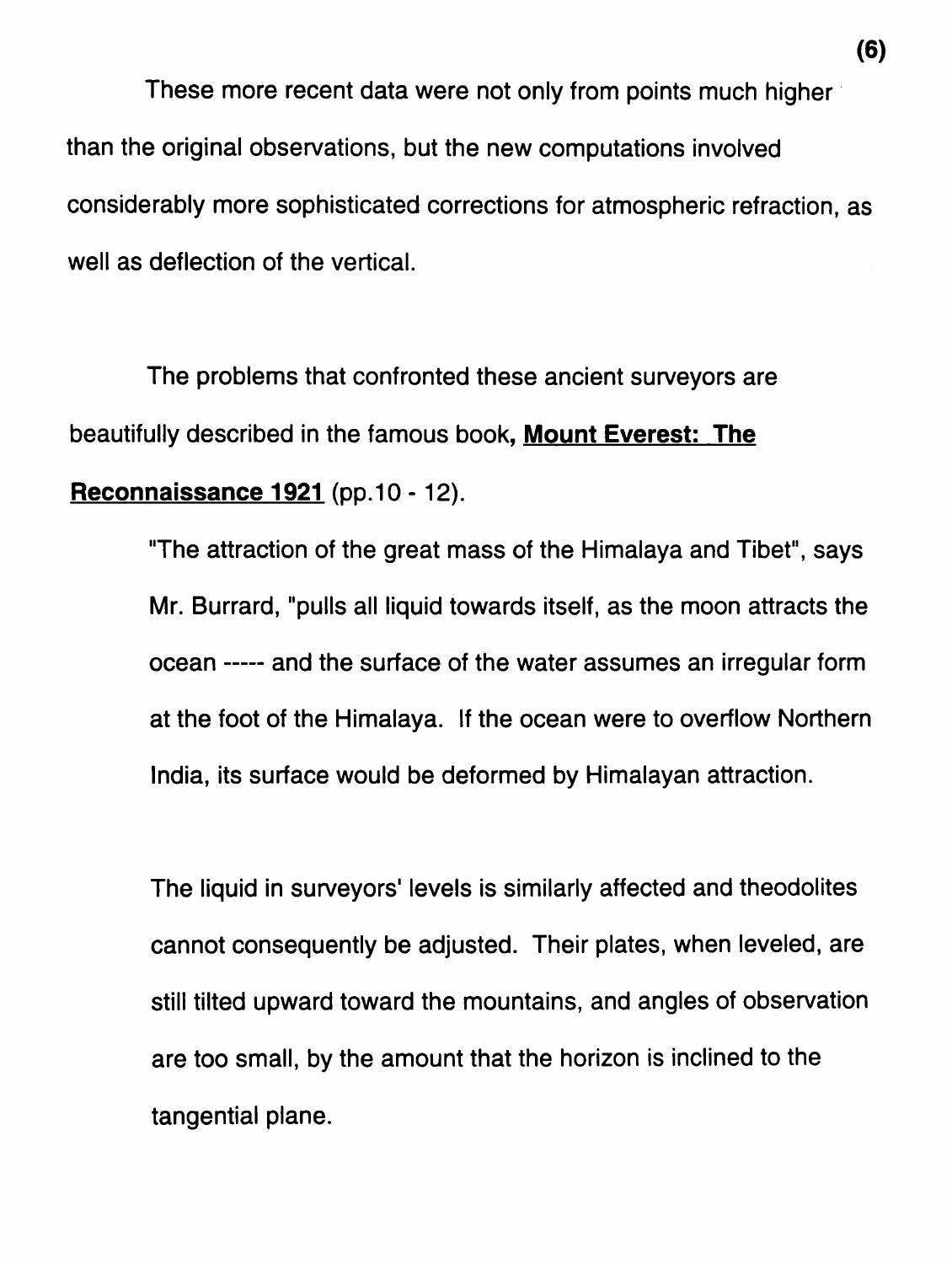At Darjeeling the surface of water in repose is inclined about 35. seconds to this plane; at Kurseong about 51 seconds -------- For this reason, all angles of elevation to Himalayan peaks measured from the plains, as Mount Everest was measured, are too small ---- and, consequently, all of our values of Himalayan heights are too small. Errors of this nature range from 40 to 100 feet." ----- (close quote).

Another important correction which these early surveyors of Everest took into careful consideration was the now-well-known fact that the exact top of Mount Everest is always a snowdrift. Its altitude is always somewhat higher after the Monsoon snowfalls of June, July and August ---- - and significantly lower in the period from December to June, after the great "winter winds" have blown away all of the summer snowfalls.

The new turn-of-the-century altitude of 29,141 feet never seems to have had the universal appeal that its curious predecessor 29,002 had enjoyed. However, big and significant changes did, indeed, take place in the period 1952 - 1954 ----- For the first time in all history, in the late 1940s, the Survey of India was invited to enter Nepal ----- to provide a triangulation network to control the irrigation program for the huge,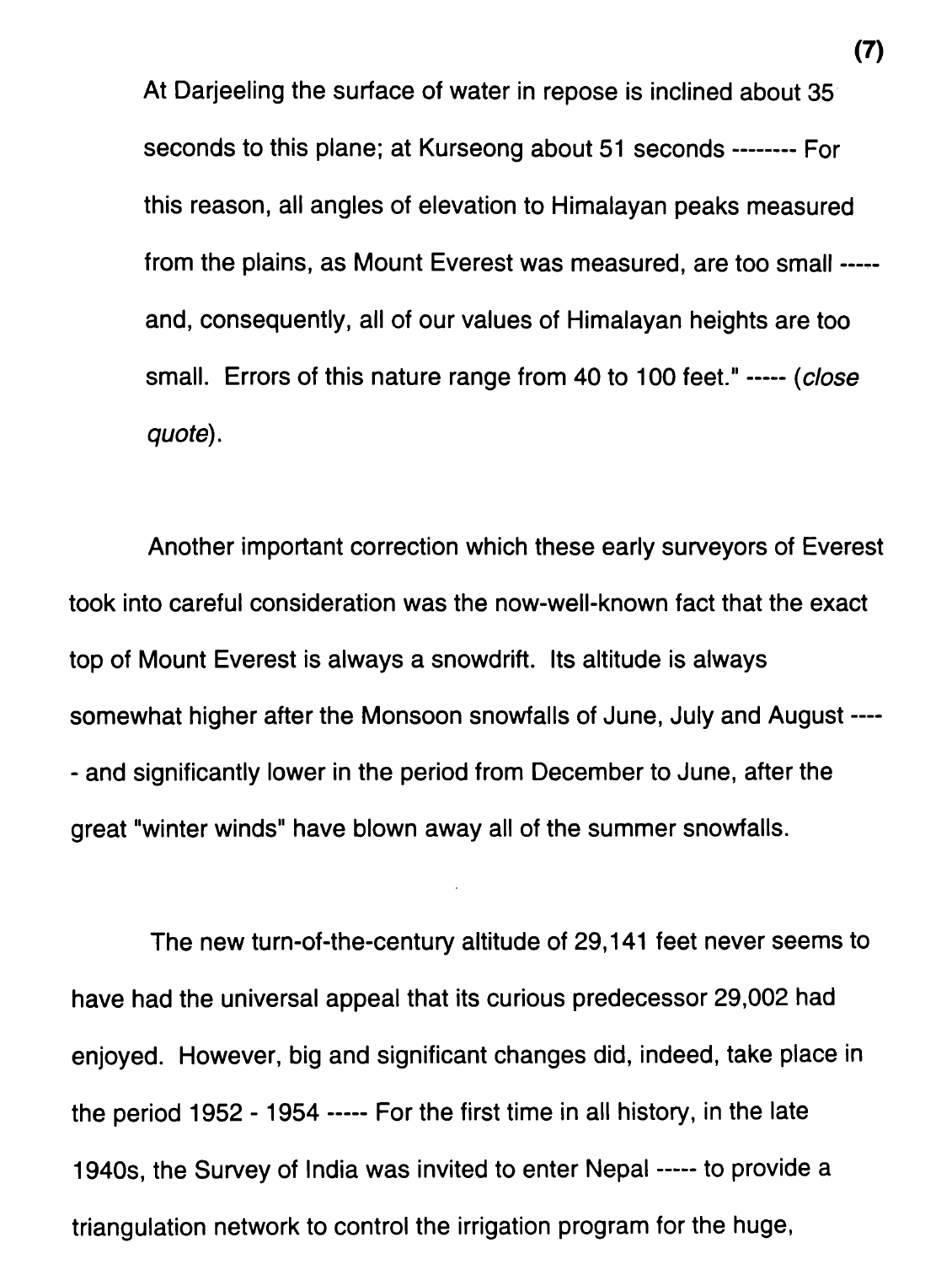proposed Kosi Dam. This extraordinary new survey was managed by Mr. B. L. Gulatee, Director of the Geodetic and Research Branch of the Survey of India, whose remarkable Technical Paper Number 8, of 1954, The 'Height of Mount Everest", is now a classic in all survey history.

| <b>Station</b>                    | <b>Season</b>      | Dis-<br>tance | Height<br>٥f<br><b>station</b> | Spheroidal<br>height<br>difference | <b>Sum</b>      | $AN = GoodAL$<br>riae between<br>the station and<br><b>Mount</b><br><b>Everent</b> | Geoidal<br>height of<br>Mount<br><b>Everant</b><br>$= (6) - (7)$ |
|-----------------------------------|--------------------|---------------|--------------------------------|------------------------------------|-----------------|------------------------------------------------------------------------------------|------------------------------------------------------------------|
| (1)                               | (2)                | (3)           | (4)                            | (5)                                | (6)             | (7)                                                                                | (8)                                                              |
|                                   |                    | miles         | feet                           | feet                               | fast            | fact                                                                               | fant.                                                            |
| <b>Mayim</b><br>$\sim$ $\sim$     | 1952-53            | 47            | $10948 - 1$                    | 18145.6                            | $29003 - 7$     | 86                                                                                 | 29038.7                                                          |
| Liori Danda                       | 1952-53            | 42            | $11877 - 4$                    | 17206.2                            | $29083 - 6$     | 51                                                                                 | 32.6                                                             |
| Aisyalukharka                     | 1952-53            | 42            | 8670.3                         | $20412 \cdot 7$                    | 29083.0         | 52                                                                                 | $31 - 0$                                                         |
| Chhulyimu<br>$\ddotsc$            | 1952-53            | 41            | $10160 - 4$                    | $18920 - 1$                        | $29080 - 5$     | 50                                                                                 | 30.5                                                             |
| Pike Sub.<br>$\ddot{\phantom{a}}$ | 1952-53            | 41            | $12059 - 3$                    | $17011 - 8$                        | $29071 - 1$     | 47                                                                                 | $24 - 1$                                                         |
| Sollung<br>$\ddot{\phantom{a}}$   | 1952–53            | 36            | $11657 - 9$                    | $17411 - 4$                        | $20069 - 3$     | 40                                                                                 | $29 - 3$                                                         |
| Lower Rauje                       | 1952-53            | 30            | $13357 - 4$                    | $15700 - 8$                        | 29058.2         | 32                                                                                 | 26.2                                                             |
| Upper Rauje                       | $1952 - 53$        | 29            | $14762 \cdot 1$                | $14293 - 1$                        | $29055 \cdot 2$ | 30                                                                                 | 25.2                                                             |
| Sollung<br>$\ddot{\phantom{a}}$   | $1953 - 54$        | 36            | 11657.9                        | $17409 - 9$                        | 29067.8         | 40                                                                                 | 27.8                                                             |
| Pike Sub.<br>$\dddot{\bullet}$    | $1953 - 54$        | 41            | 12059.3                        | 17015.3                            | 29074.6         | 47                                                                                 | 27.6                                                             |
| Upper Rauje    1953-54            |                    | 29            | $14762 - 1$                    | $14290 - 7$                        | $29052 - 8$     | 30                                                                                 | 22.8                                                             |
| Chhulyimu                         | $\ldots$   1953–54 | 41            | $10160 - 4$                    | $18917 - 8$                        | 29078.2         | 50                                                                                 | 29028.2                                                          |

## *Height of Mount Etverest*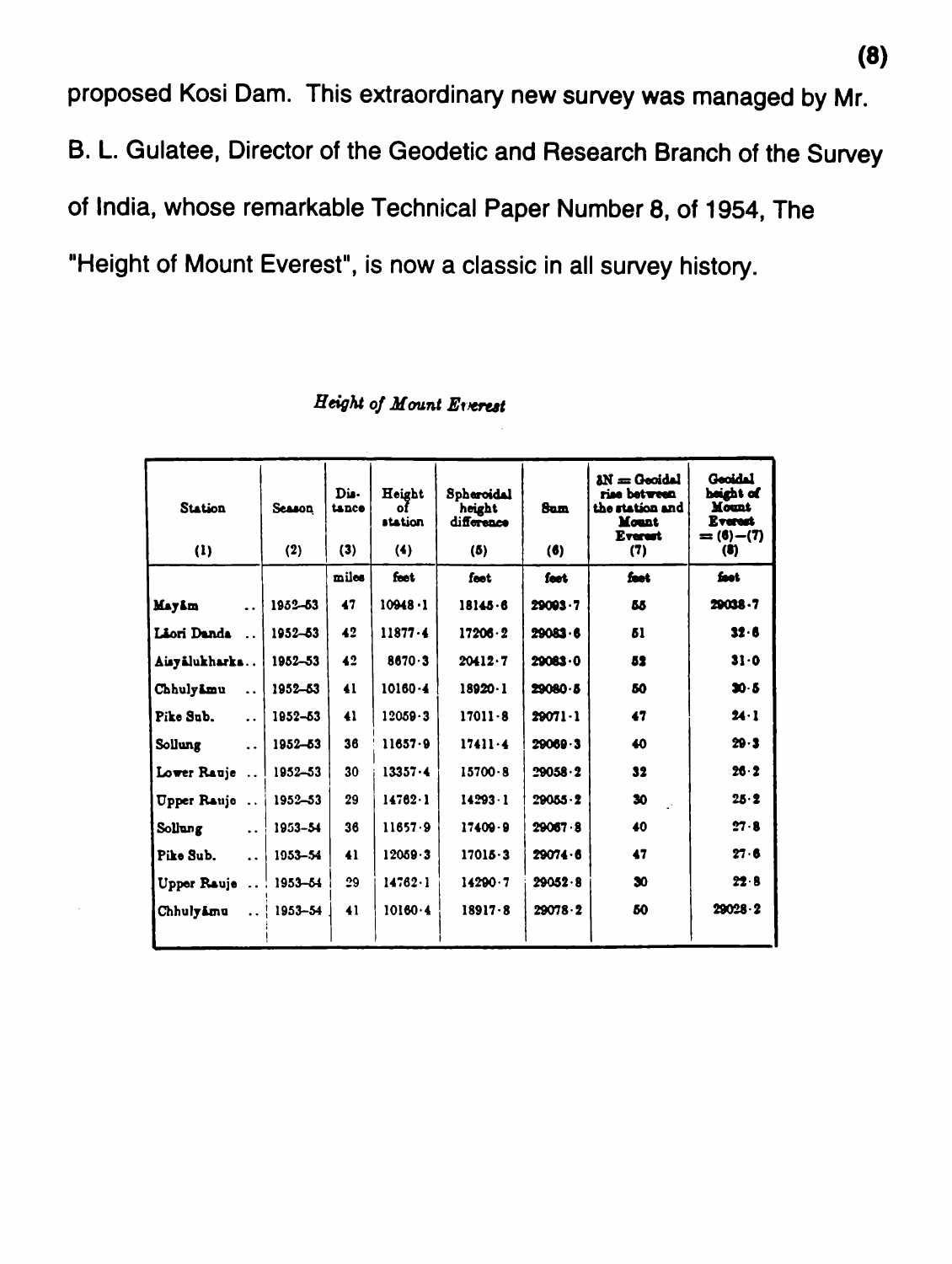**A** system of "crossed-quadrilaterals" carried the Indian network northward for 40 miles from Ladnia and Harpur to two new stations in Nepal, about the same distance south of Mount Everest. From these points, a very complex array of new stations was developed ----- from which more quadrilaterals went Eastward for nearly 100 miles to Darjeeling ----- and others continued to go Northward toward Everest.

This system came to an end in an extraordinary nine-sided figure with two center-points. The northernmost of these stations was called "Upper Rauje" ----- and it was only 29 miles south of Everest !! From ten of these points, new angles were observed to Mount Everest ----- all during the chilly winter months, when it was correctly assumed that Everest's summit would be at its lowest altitude.

These angles of 1953-4 were all observed with Wild T-2 and Tavistock theodolites ----- neither of which is considered a "first-order" instrument. But scores, possibly hundreds of repetitions were made ---- to result in what we today might consider to be "semi-first-order" figures.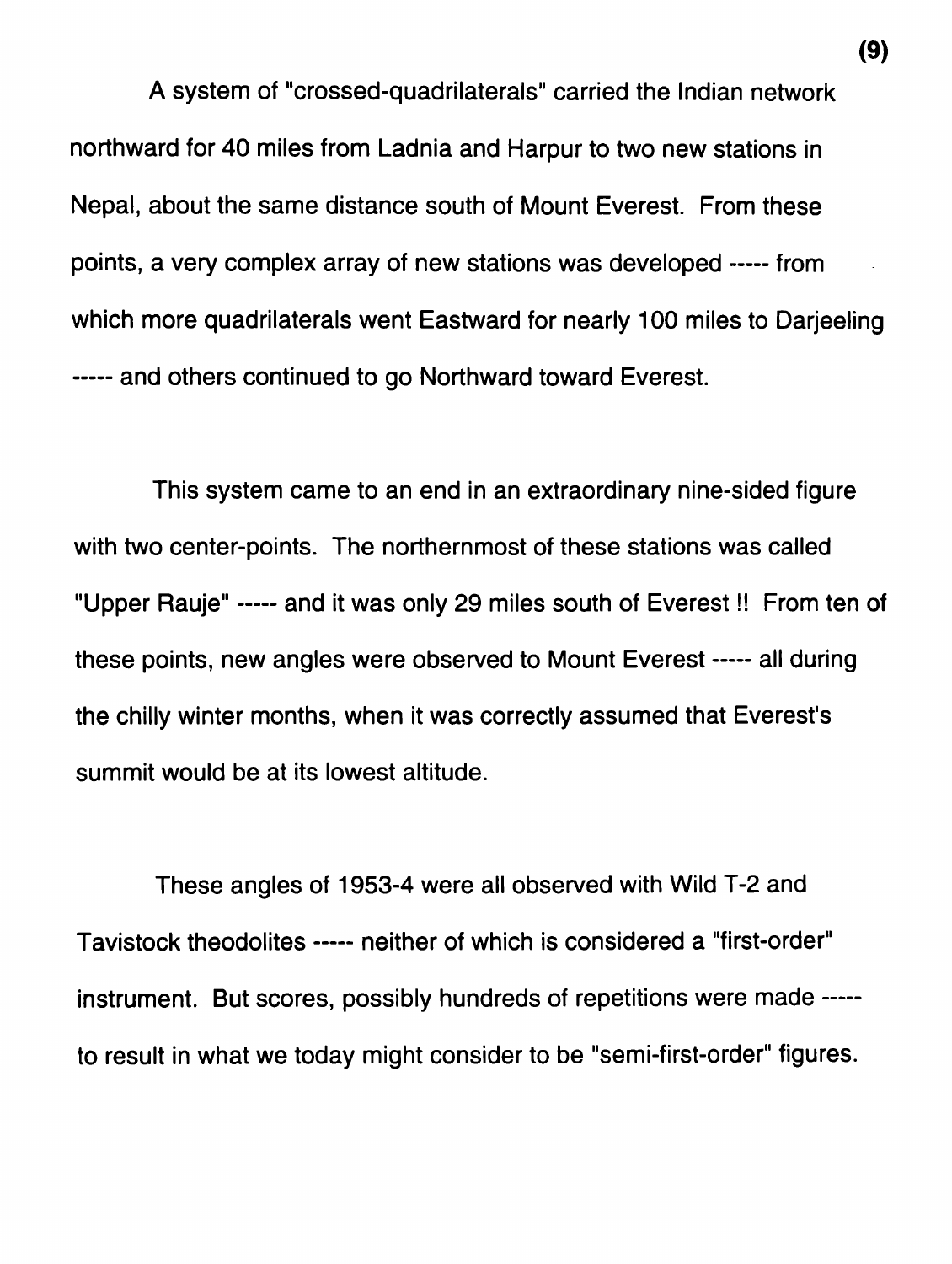However, to do a modern field-check of the accuracy of this data, in the fall of 1996, 1 asked Buddhi Shrestha, the recently-retired Surveyor General of Nepal, to send two of his most-reliable young men to Upper Rauje, with my Swiss Wild T-3 Geodetic theodolite, to re-observe those 1954 angles "with great care". They did exactly this and made forty-five repetitions of that vertical angle throughout the day ----- November 23, 1996 ----- from long before dawn until well after dusk.

The original Gulatee angle was 5--05--02.45 ----- their new angle was 5--04--59.36. That difference in Everest's altitude would be less than a single foot !!! What amazing work those fellows did almost a half-century ago! Their figures resulted in the presently-accepted position and altitude of Mount Everest: **North Latitude: 27-59-1 5.85 East Longitude: 86-55-39.51** 

**Altitude above mean Sea-Level: 29,028.81 feet (8848m)** 

**At** one of these key stations, exactly 30 miles south of Mount Everest, the observers encountered the greatest deflection of the vertical ever recorded anywhere on earth: 71 seconds of arc.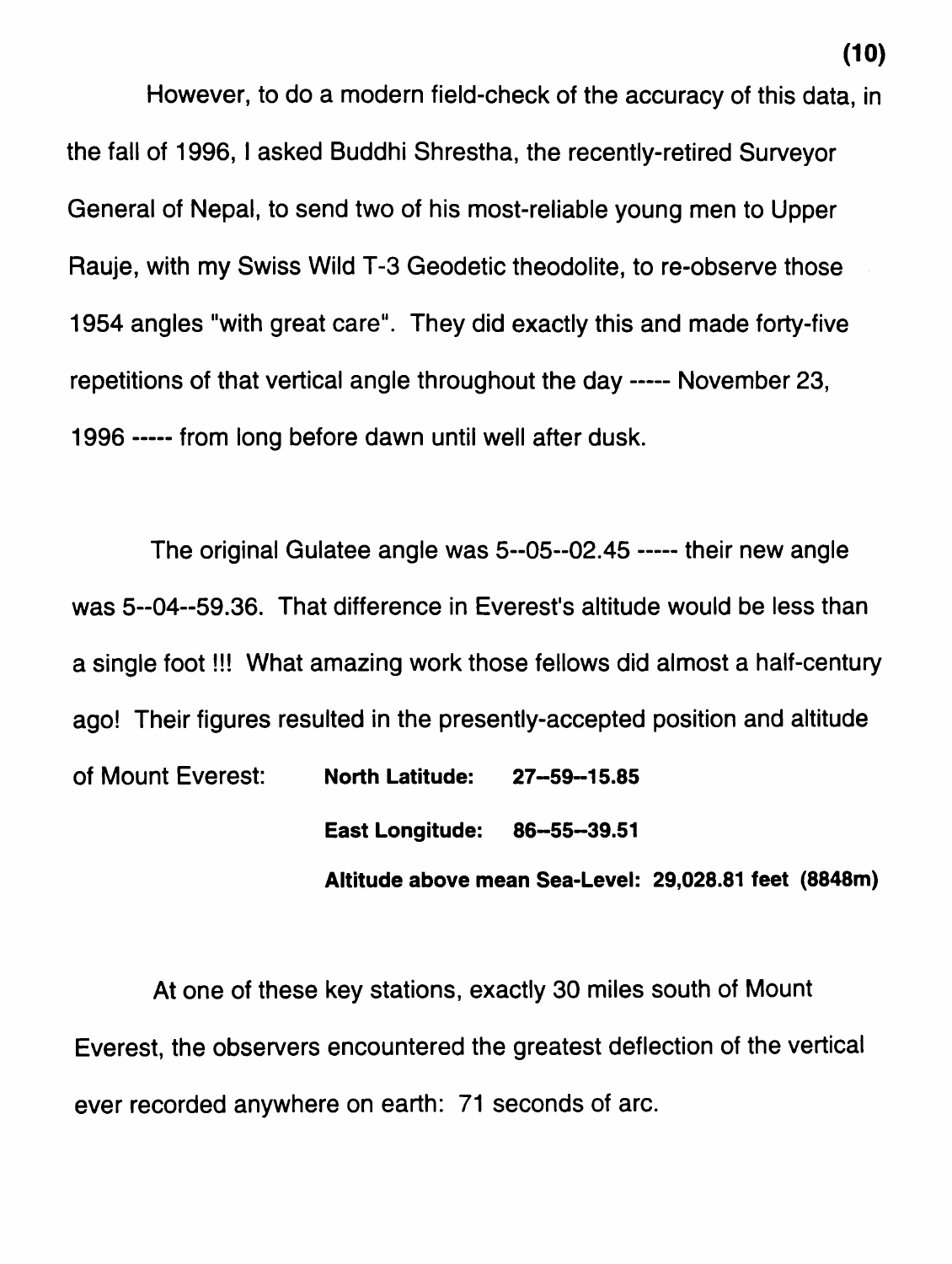Anyone who contemplates undertaking a new survey in the Everest area ----- or, indeed, anywhere in the Himalaya, should read every word of Gulatee's great report, and then move onward with a new program aimed at improving and modernizing results.

Nobody now made any significant effort to question the height of Mount Everest for over twenty years ----- until, in 1975, the Chinese climbed to its summit and, for the first time, erected a survey target there -- --- one that was strong enough to survive those incredible winter gales for several years.

This Chinese survey was a massive effort, which involved a system of levels all across both China and Tibet ----- an overall distance of no less than 1500 miles. This tour-de-force is described in G. Dashang's report of 1979 and J.Y. Chen's of 1980. The Chinese surveyors worked up onto the Northern ramparts of Everest to altitudes as high as 23,000 feet, set up a new bench-mark at Rongbuk, 16 miles North of Everest, and observed angles to the new summit target from no less than nine different stations in Tibet. They also carried out an exhaustive study of the local geoid.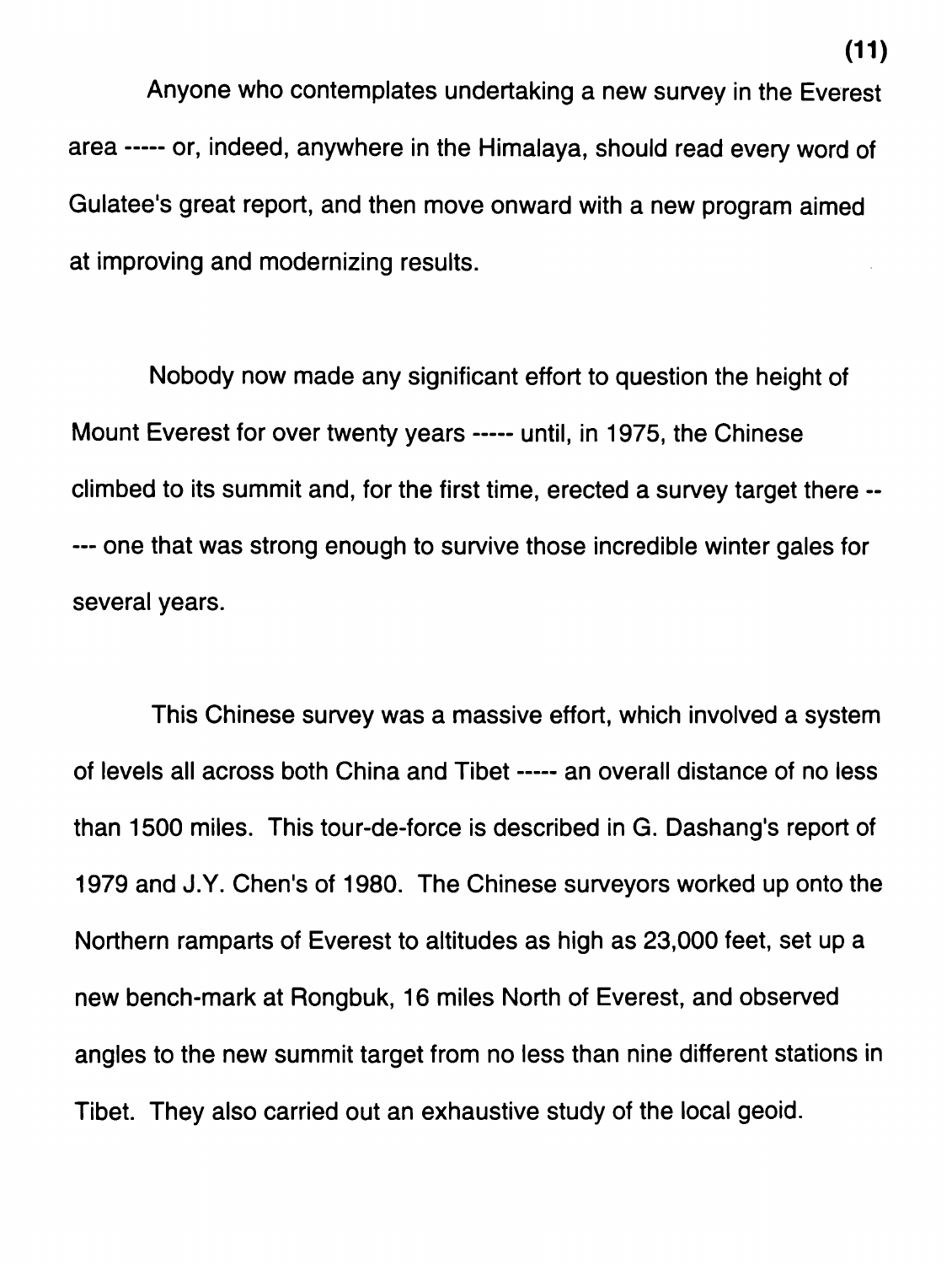Amazingly, the new Chinese XYZ of Everest was almost exactly the same as Gulatee's ----- but they also made it clear that their figures were based on a bedrock ledge only nine-tenths of a meter beneath the highest snowdrift. This snow-depth will soon reappear as a vitally-important part of the Everest-altitude story.

In 1987 a completely-new system of surveying entered the Everest scene ----- the Global Satellite System, which we all fondly call "GPS". It not only involved Mount Everest, but also "K-2", the second-highest peak on earth, well known to be 28,250 feet high ----- some 800 miles Northwest of Everest in the Karakoram Himalaya. This altitude had been established way back in the year 1854 by a British surveyor, Col. Thomas G. Montgomerie. Nobody had ever bothered to dispute this figure, as the peak was so far away and its altitude was so much lower than Everest's.

All of a sudden, in March of 1987, Dr. George Wallerstein, a teacher of Astronomy at Seattle's University of Washington, reported that, based on doppler-transit satellite and theodolite data, K-2 was 11 meters higher than Everest ----- 29,064 feet !! Despite the fact that this new altitude depended on only one pass of one satellite and a very sloppy local survey in Tibet, the Italians were thrilled. They had made the first ascent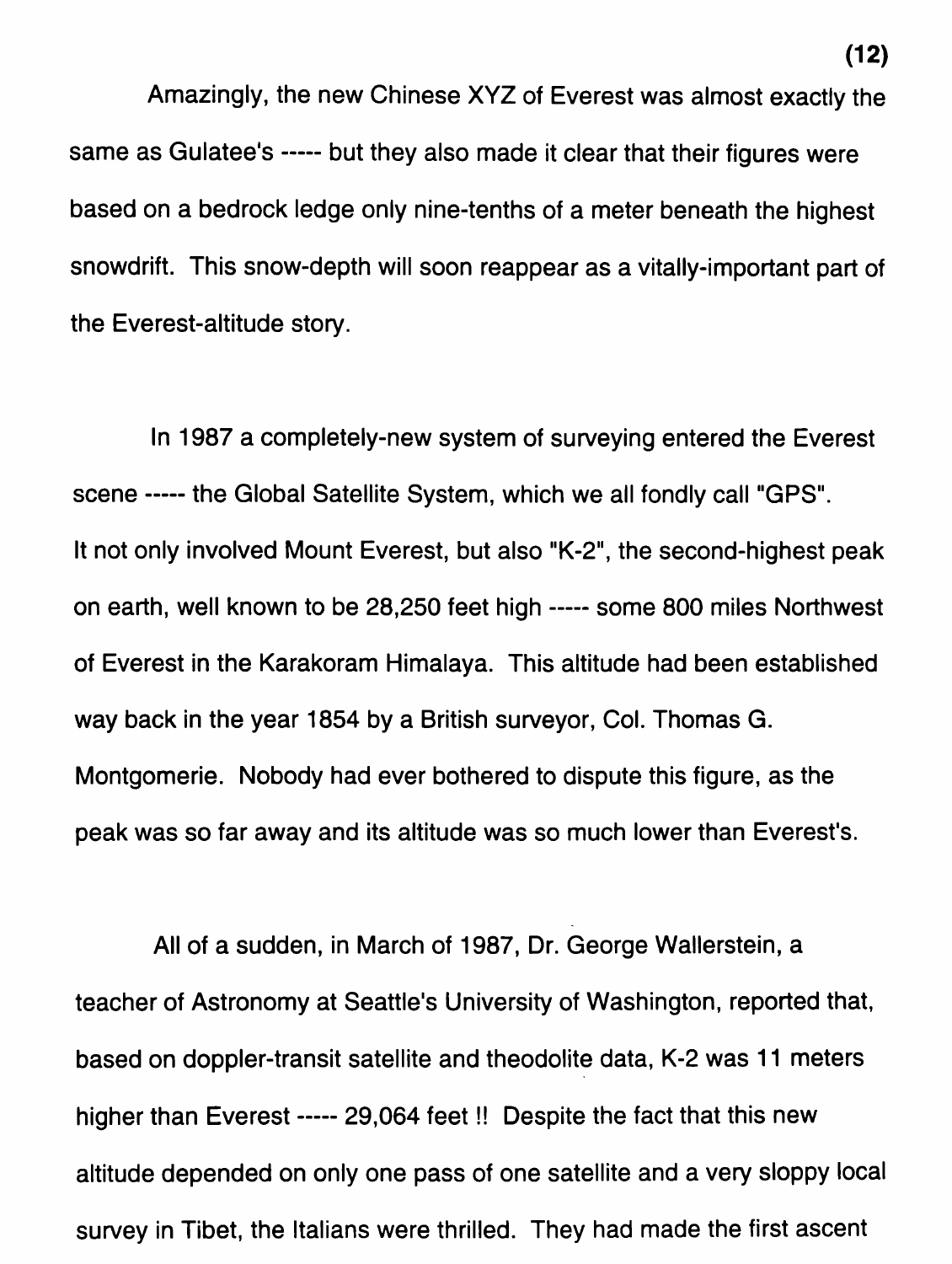of K-2 in 1954 and Professor Ardito Desio, the leader of that first-ascent team, quickly assembled a group of expert surveyors ----- to re-survey both K-2 and Everest as fast as possible, during the summer of 1987. They properly used GPS techniques, normal triangulation procedures and topnotch instruments to speedily re-compute the heights of both peaks. To their horror and dismay, their figures not only confirmed Everest's dominance, but widened the difference between the two peaks substantially !!

This was very disappointing to the Italians, but it whetted Professor Desio's interest in the true altitudes of both K-2 and Mount Everest. However, he and his friends laid low for several years, constantly watching what others might do.

In May, 1980, 1 retired from my many years of responsibility as Director of Boston's Museum of Science ----- and my lifelong interest in Mount Everest tempted me to make a new and detailed large-scale map of the Everest region. I had mapped Mount McKinley in Alaska, as well as the Grand Canyon for the National Geographic Society. Swissair Photo Surveys of Zurich were among my best friends ----- and the Swiss are the world's best cartographers. Together, we agreed enthusiastically to re-map Everest.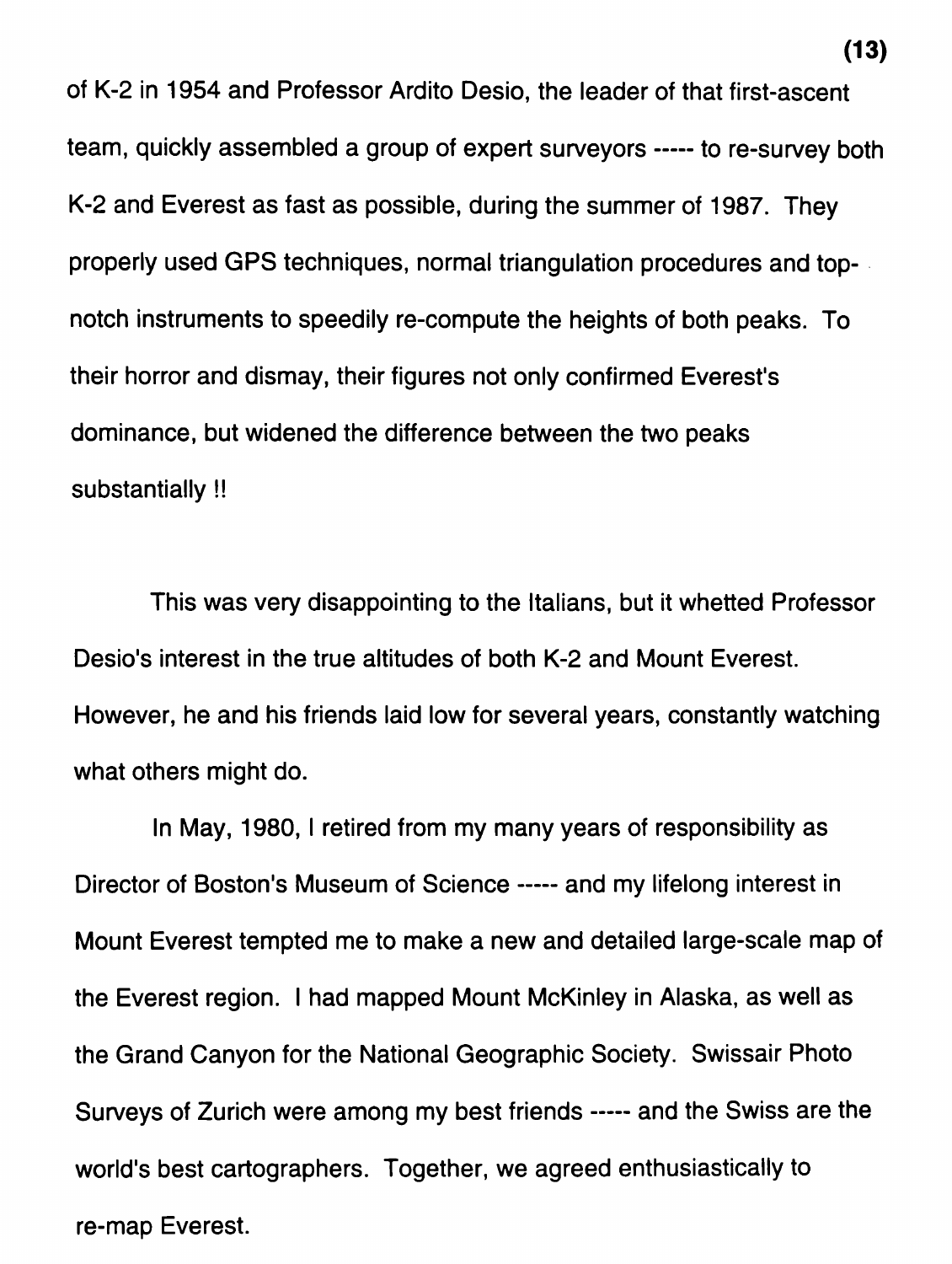We didn't have the funds to develop a huge brand-new GPS survey for ground-control in the area. This seemed unnecessary anyway, as we secured nearly 90 points of what seemed to be reliable control from the small-scale existing maps of the area: those by Morshead and Wheeler in 1921, Spender in 1935, Schneider in the 50's and our special friend, Wang Wenying of China in the 1960's. We then managed to get NASA to take marvelous stereo-photos of all of our area from space in the falls of 1983 and 1984.

Finally, Swedair and Swissair Photo took 360 stereo-vertical pictures of this area from an altitude of 39,000 feet on December 20, 1984. The rest is history: Swissair Photo's expertise soon produced the first large-scale, 1:50,000 map of the Everest region in the fall of 1988 ----- and the National Geographic Society immediately circulated them to all of their 11 million members, worldwide.

All of this relatively-recent surveying and mapping has assumed that Everest is exactly where the Surveys of India and China have agreed that it is. This has been the only more-or-less indisputable fact ----- though the details of maps have vastly improved, as the aircraft that carried evermore-sophisticated cameras have been able to fly higher and higher.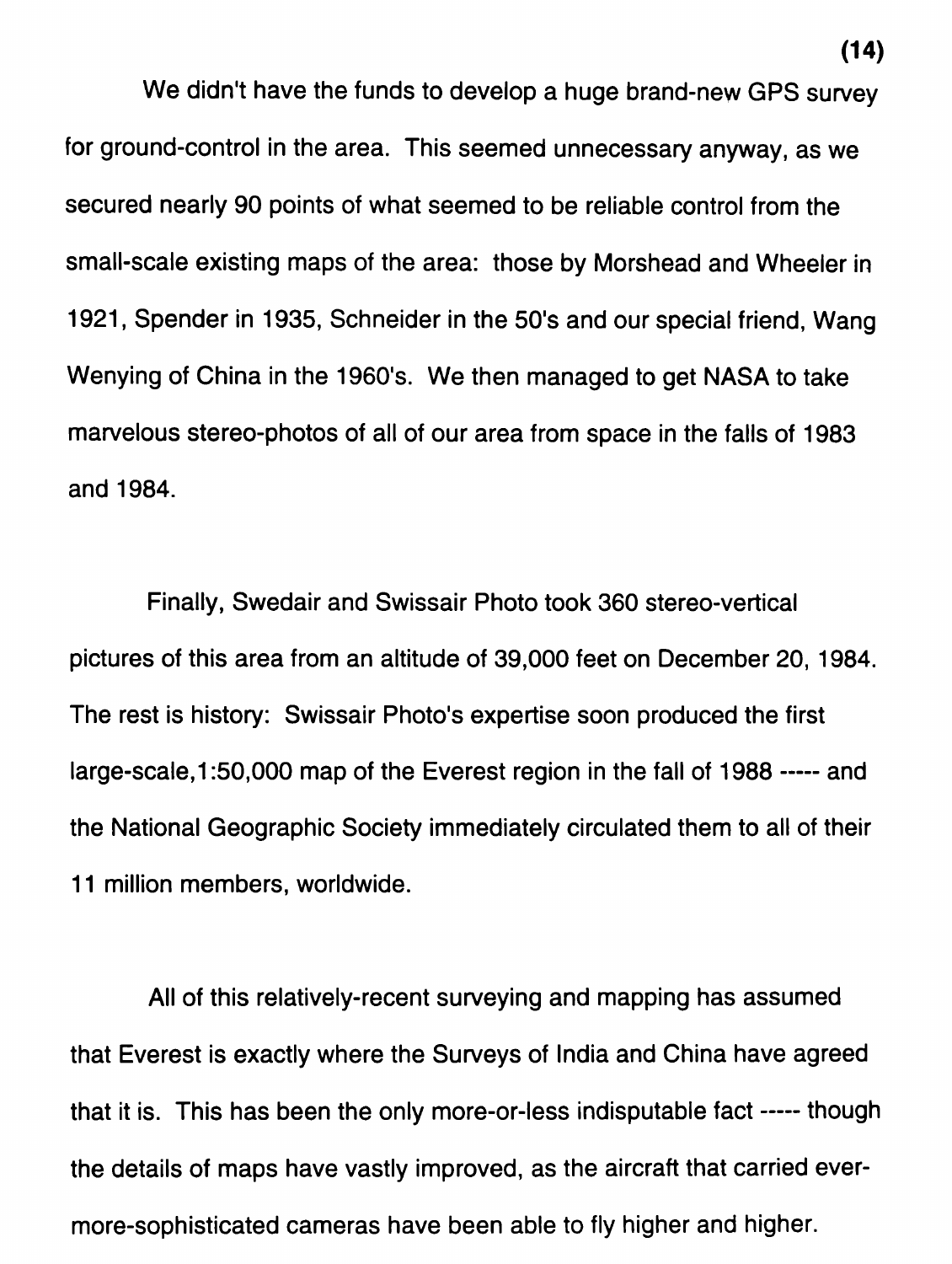Very recently, however, the plate-tectonics experts ----- who might well be called "grandchildren" of Alfred Wegener, the great German Geophysicist of the early part of this recent century ----- entered the Everest arena. They have emphasized their belief that what we now call India probably started as a part of Antarctica!

*I* 

Allegedly, millions of years ago, it broke away from its moorings and started to move northward, finally colliding with Asia. However, this was a very different kind of collision from the one that formed Europe's Alps, in which the colliding plate was thrust OVER Europe. ----- India dove UNDERNEATH Asia. This steady northward movement of a whole continent resulted in the uplift of the great 800-mile-long mountain range that we now call the Himalaya ----- and, as it continued its northward movement, it also created an immense, lofty plateau in West China. We call this Tibet.

Working with a miraculous array of data arising from the study of global satellites, today's geophysicists have been focusing their interest on the Himalaya, no longer to make better maps of it, **but to study the rate at**  which the huge peaks of the Himalaya are still going up ----- not at all like our ancient, dead Appalachian Range.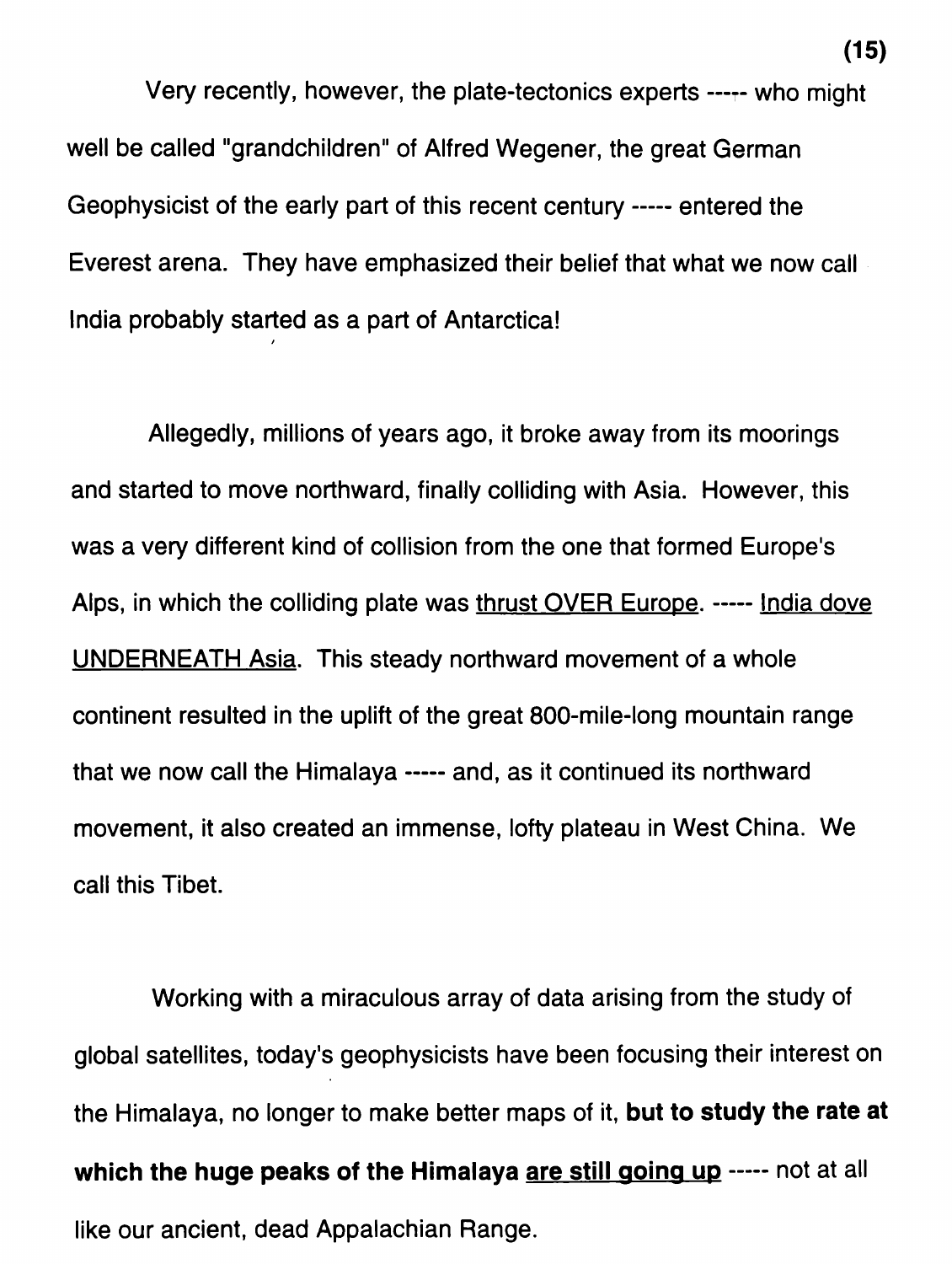Among the outstanding leaders of these plate-tectonics studies have been Dr. Roger Bilham, Professor of Geophysics at the Boulder campus of the University of Colorado and his most-competent graduate students. In 1991, he launched a long-range program on this subject. I am proud to consider Roger as one of my best friends ----- and, at the beginning, I helped him to establish close and friendly relationships with the top surveyors of both Nepal and China.

In the spring of 1991 and again in 1993, Michael Jackson, **now of Trimble,** and also one of Bilham's best students ----- naturally working with Trimble equipment ----- established GPS stations at Lukla, Namche and Pheriche. And two other Bilham students, Paul Bowden and Freystien Sigmundson, set up shop at Rongbuk, Tingri and Lhasa in Tibet.

In very recent years, two more Bilham men, Fred Blume and David Mencin, have added a score of new GPS points to a system which now extends all the way from the northern edge of the Survey of India deeply into China ----- a total now of 32 stations, all trending northward along the western edge of the 87th meridian of longitude. Roger Bilham's ability and his capacity to enthuse others has resulted in a huge amount of new and useful fieldwork throughout Nepal.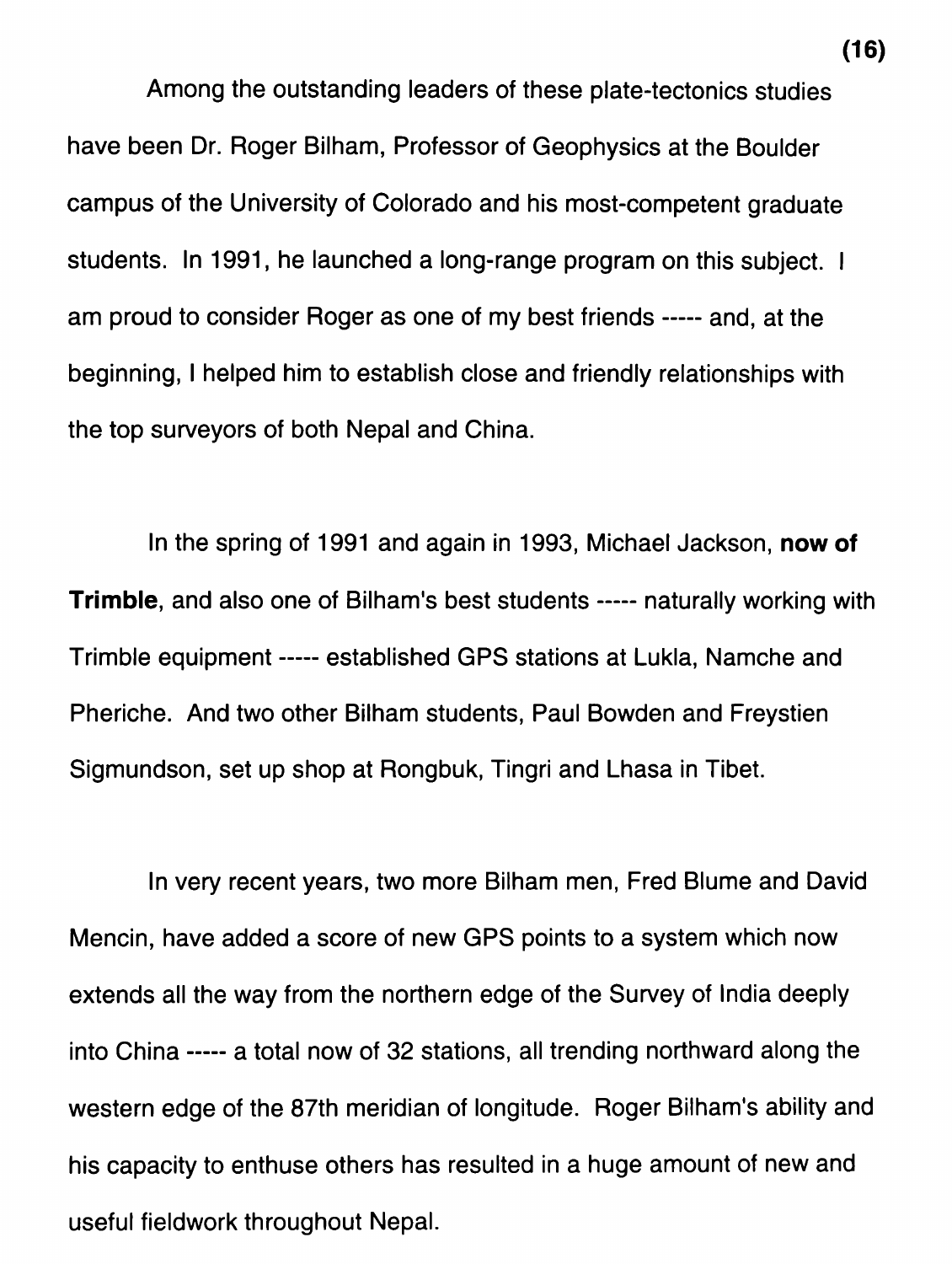While this GPS explosion was going on, I thought that it would be interesting to secure some very-precise vertical theodolite angles to Everest's summit from a number of points much nearer than Gulatee's Upper Rauje. In the winter of 1992, Nepal's Survey Department constructed a very solid concrete meter-high observing stand just above the town of Namche Bazar. That May, Amir Shakya of this department and I, made a long succession of Wild T-3 vertical angles to Everest, now only 18 miles away.

We also worked closely with a climbing team of Alpine Ascents International, who installed two laser-prisms for us right on top of Everest. They also drove a 90-inch set of aluminum pipes vertically into the snow beside the prisms --- and discovered that one must go down much deeper than that before hitting bedrock atop Everest.

We measured a laser slope-distance to those prisms of 97,295.90 feet, a T-3 slope-angle of 10--09--43 ----- and then repeated a similar program at a new GPS point right beside the famous Thyangboche Monastery: slope distance of 14,700 feet at an angle of 12--01--45. These angles were all measured to the nearest **second** of arc.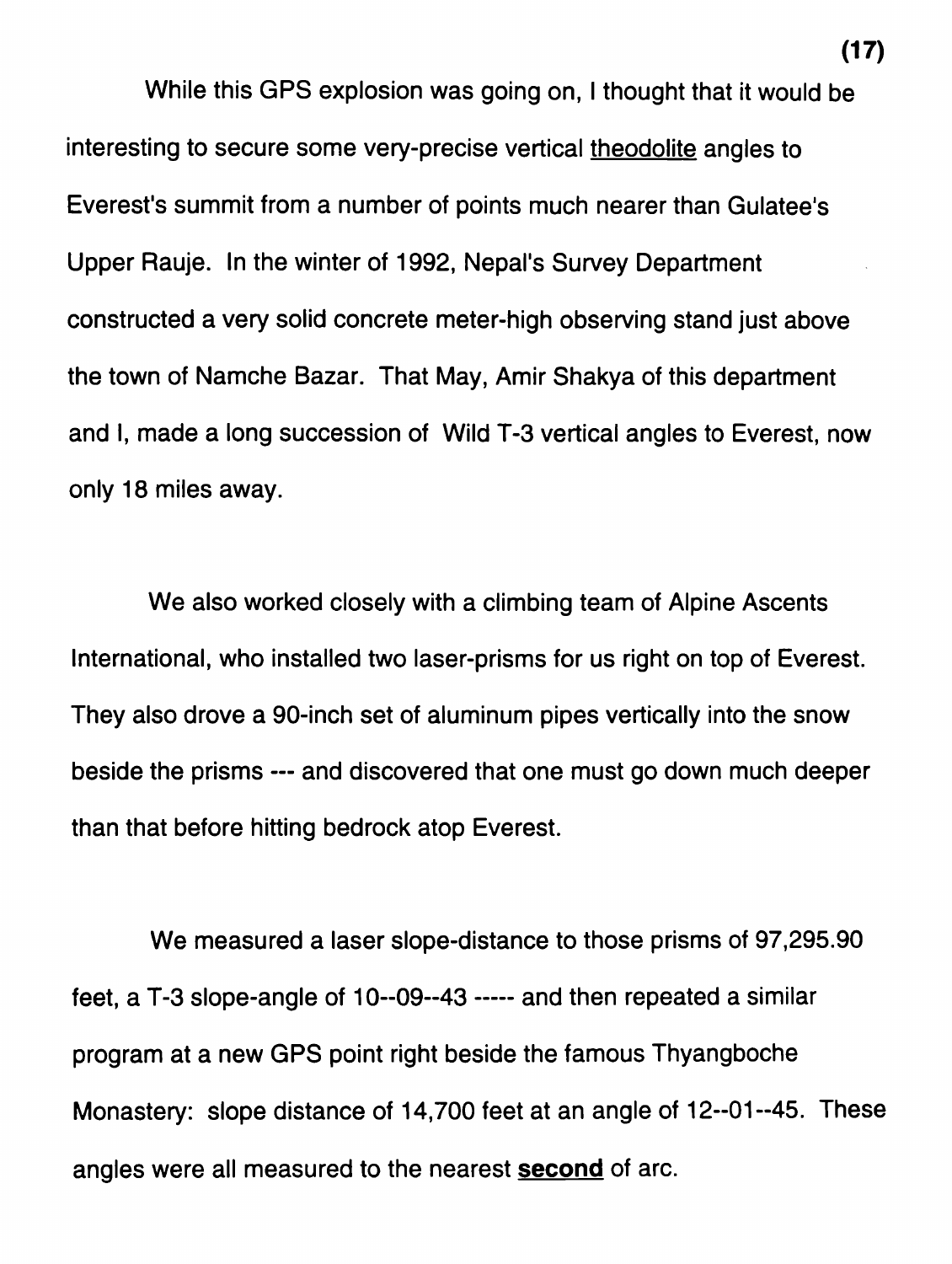The exciting thing about these distances and angles is that they have not been measured to a snowdrift ----- but rather to a brilliant, pinpoint ruby laser-prism exactly 15 inches above Everest's snowy summit. That snow-top remained at exactly the same height for four years ----- until the prisms were recently stolen in the highest burglary in all history !!

In 1992, while all this was taking place, little did we realize that 95 year-old Ardito Desio had big plans in mind ---- nor did he seem to be interested in what we had been doing.

During 1991 and 1992, Professor Desio, working with a team of top ltalian GPS and Survey experts, financed by the ltalian National Research Council, Leica, and Baume et Mercier of Geneva, were planning a massive GPS and laser attack on Everest in the early fall of 1992.

The Chinese set up survey teams at Rongbuk, as well as three other carefully-selected points North and Northeast of Everest. Simultaneously, three ltalian stations were occupied in the Khumbu area of Nepal, closely adjacent to the extraordinary new ltalian Research Pyramid at Lobuche.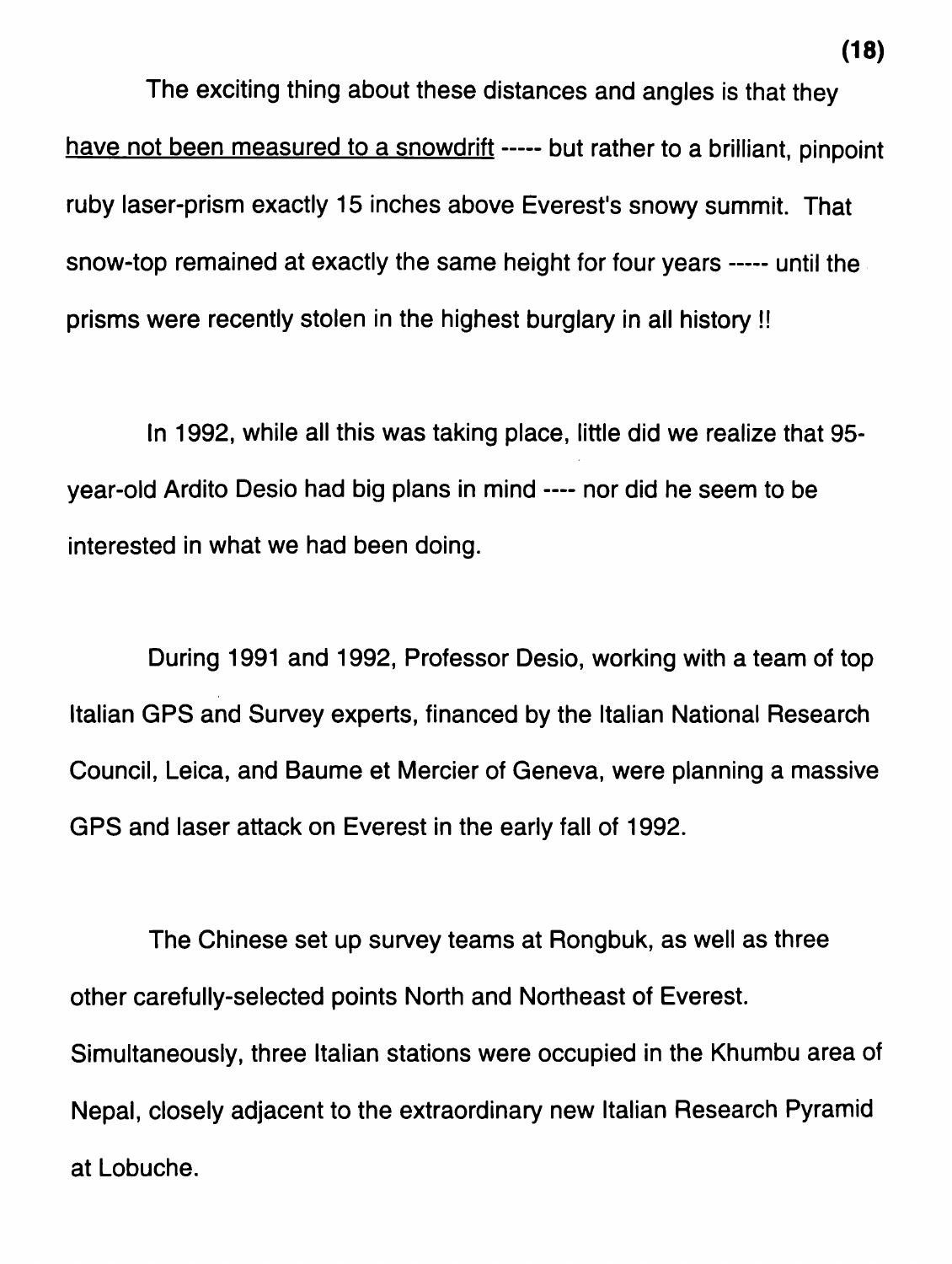Then, on September 28, 29 and 30, this carefully-planned scenario was activated. GPS, laser and theodolite measurements were simultaneously carried out ----- to link the top of Everest to this amazing array of stations. Even weather-balloons were used to determine temperatures-aloft along the laser slope-lines! Wild and Leica equipment of the most modern type was used in this survey-blitzkrieg ----- and even a top Chamonix guide made two climbs to the top of Everest to install a special survey target and its array of laser-prisms. This entire program was orchestrated beautifully by Professor Giorgio Poretti of Trieste.

The results of this campaign agreed perfectly with the data of Gulatee, but one cannot measure the micro-changes of plate-tectonics unless the stations are at points drilled in bedrock ----- and this September data all ended at Everest's **snow-summit**, when it is at the highest elevation in the year!

Hence our determined GPS efforts since 1995 have been to establish the two final ultra-high-altitude stations needed to complete Roger Bilham's extraordinary chain from India, over Everest and deeply into China. These points are at Everest's 25,800-foot South Col and at the Barry Bishop Ledge, highest bedrock in the world ----- only about a 100 feet South of Everest's true snow summit, and only 40 feet lower.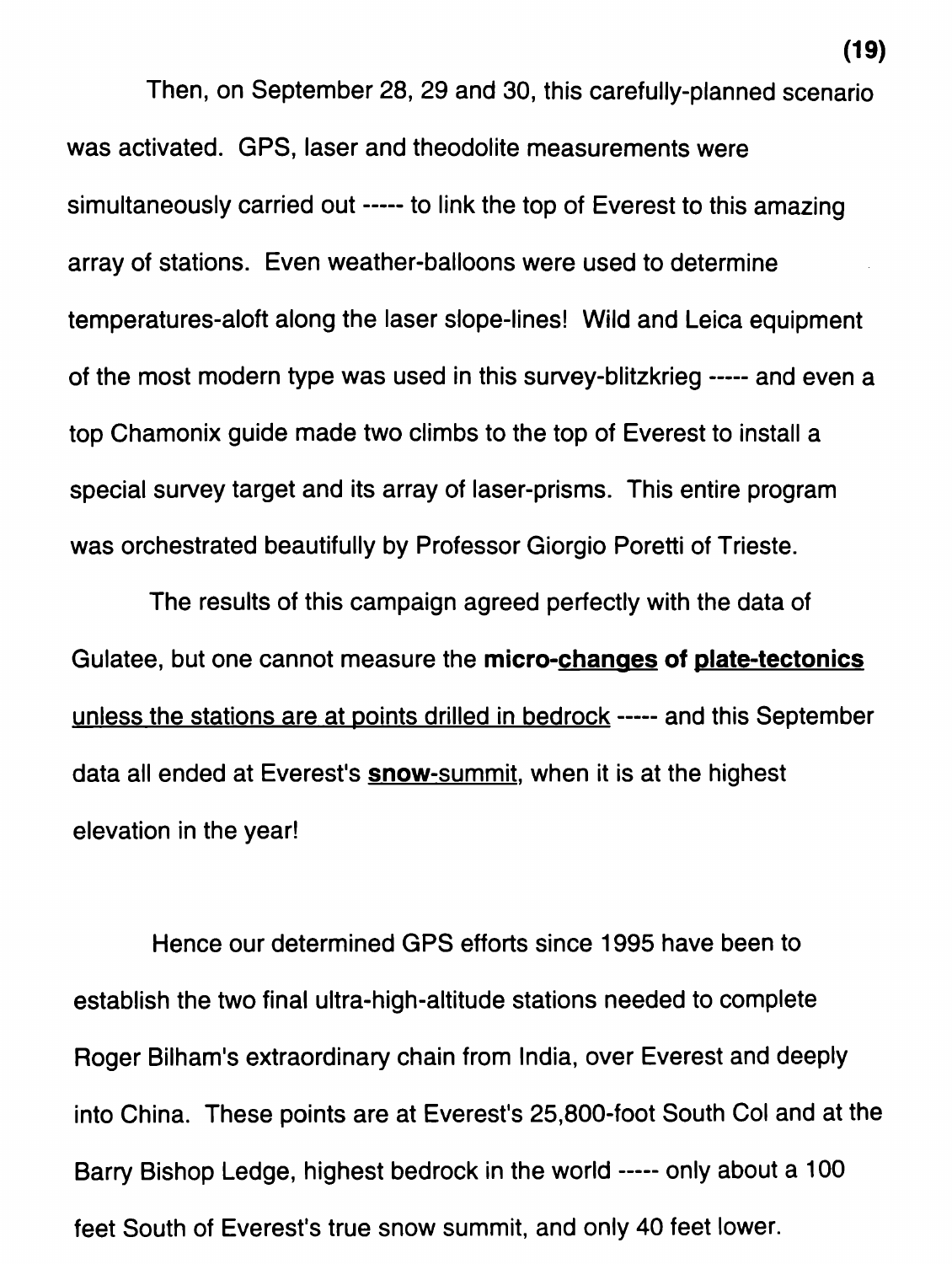The lowest of these stations, located at the South Col, was installed in 1995 by expert guide Peter Athans ----- and we've now also observed there in 1997 and 1998, for a grand-total of well over I00 hours. This position is presently known to be well-within the scope of a spherical centimeter. During the first two sessions, we used Trimble 4000 SSE GPS receivers. In 1998, a new Trimble 4800 did the job.

This year, Wally Berg of Copper Mountain, Colorado was our team's leader, Charles Corfield was Science Leader, and David Mencin was our number one GPS man at Base Camp. Eric Simonson and Greg Wilson were also guides ----- and very-special power was generated by eight Sherpas who, as a group, had climbed Everest no less than 30 times!!!!

Their scoring-punch was delivered on May 19 and 20. On the 19th everyone but Wally climbed to the crest of Everest's South Summit, where, at an altitude of 28,600 feet, they cached one of our 4800s, as well as lots of oxygen, lithium batteries and miscellaneous gear needed for a summit ascent. Late in the evening of May 19th, Wally Berg started a speedy solo climb right up to the top of Everest. He reached the highest bedrock of the Barry Bishop Ledge at dawn and bored two deep holes in the rock with hammer and chisel. These were needed to accept the "Lok-Bolts" that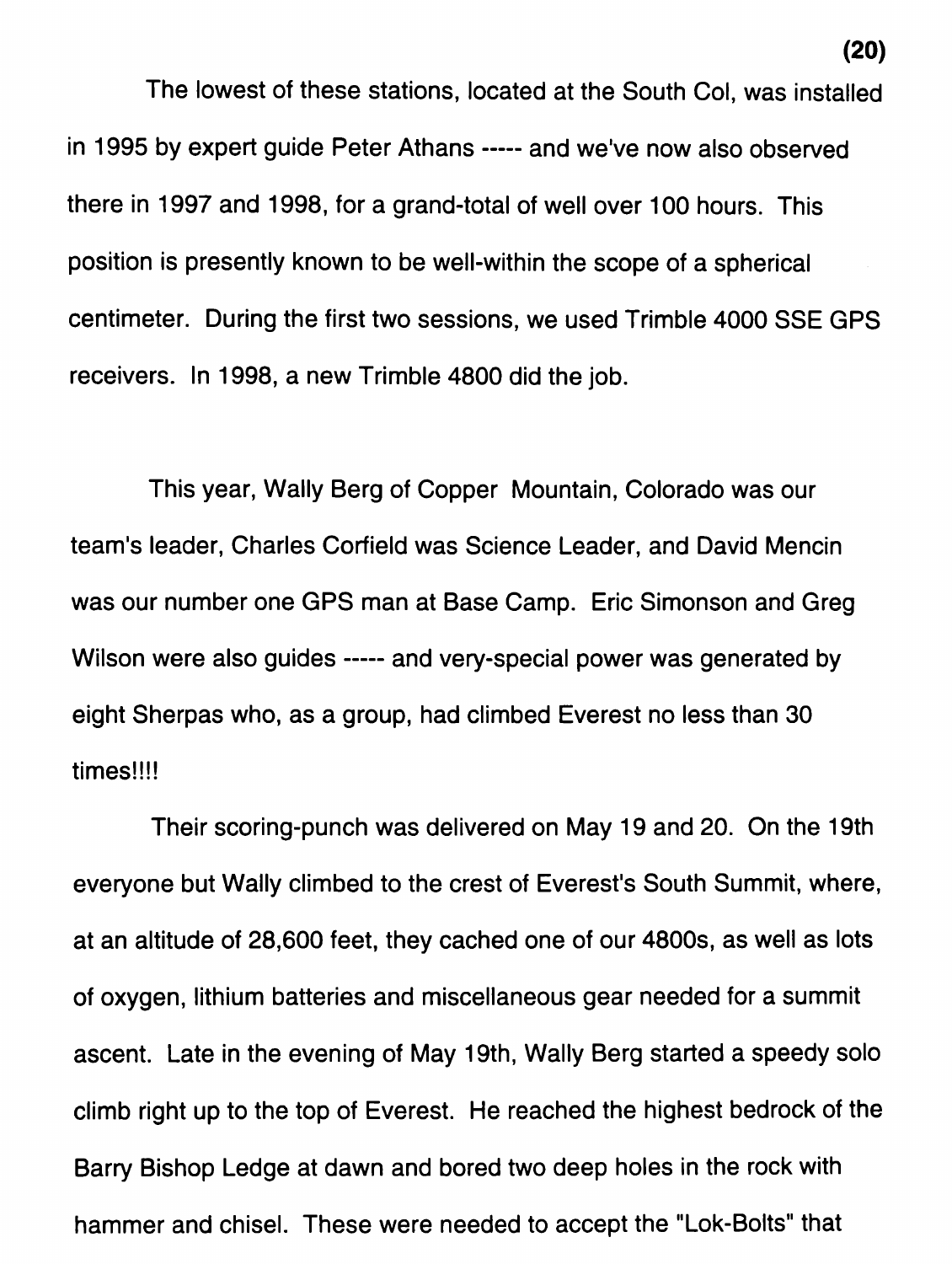held our last GPS station firmly in place. Our 4800 was screwed onto its bolt very early that morning ----- and left there, running with its little lithium battery ----- to be picked up five days later by a Singapore ascent-team, and brought back safely to Base Camp, where David Mencin accepted it with open arms!!!

At Base Camp, David had been through a frantic five days. Chinese Dr. Chen had given us the radio-frequencies of their Rongbuk GPS station ----- and, throughout this period, we were able to run Bishop Ledge, South Col, Rongbuk, our station at Kala Pattar and the Italian station at nearby Lobuche ----- all simultaneously ----- a miracle of management ----- much of which was achieved at an altitude well above 17,000 feet ----- and without the use of supplementary oxygen.

We now have fulfilled our promise to Roger Bilham and have successfully completed the last two stations of his large GPS network. BUT we still have one very interesting point to visit with GPS ----- the snowy true summit of Everest, where we have still to run one of our treasured 4800s --- or maybe something newer and even fancier than that, if Trimble's genei have cooked it up before next May!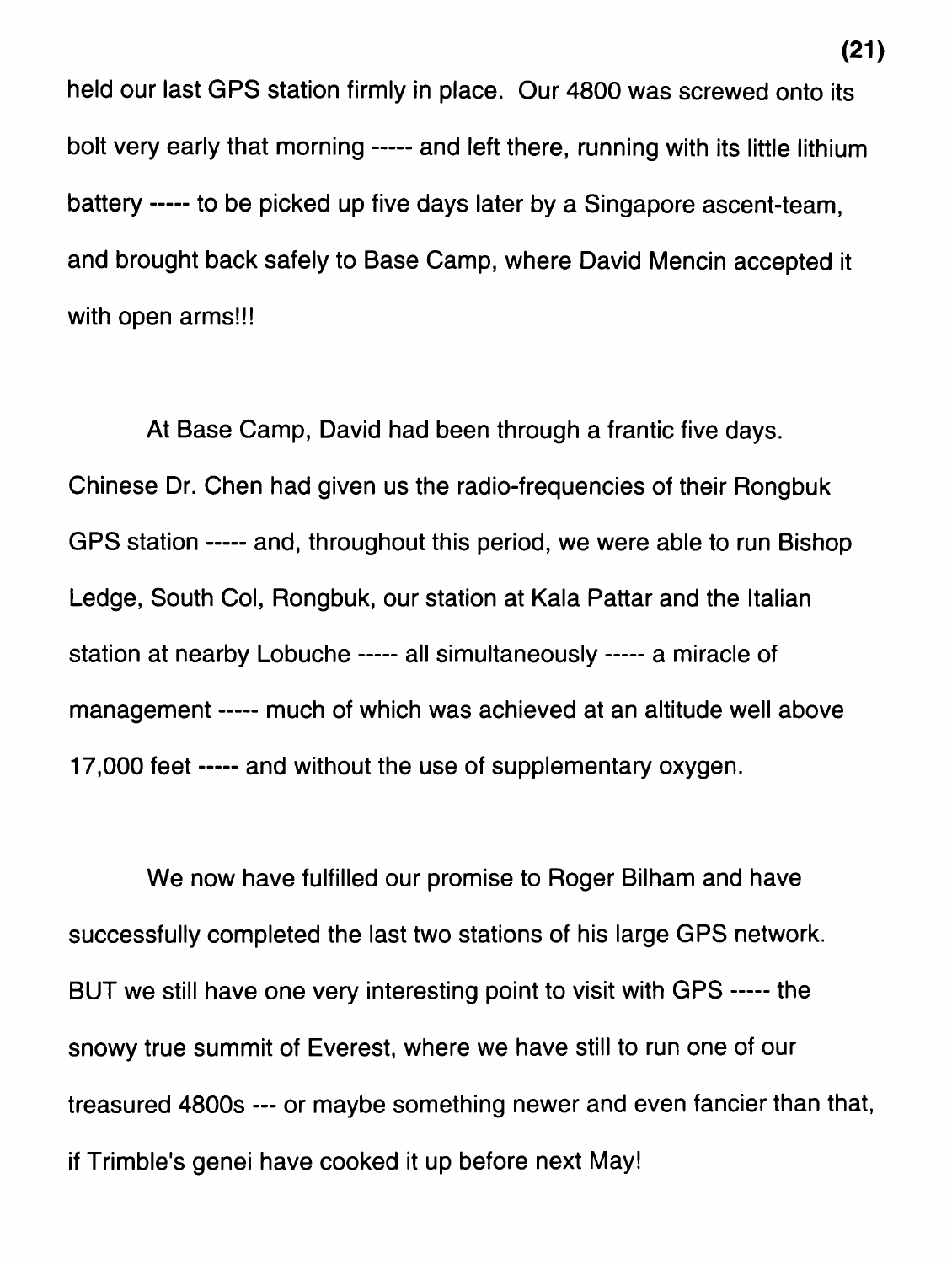This is, indeed, of trifling scientific importance, but the rest of the world still wants to know exactly how high its very highest point is **above sea-level** !! In an easy hour we can determine the difference in altitude between that and Barry Bishop's ledge, but these elevations will be in WGS/84 data ----- not above Sea-Level. Everest's elusive GEOID must still be calculated ----- and then, finally, what on earth will be Everest's REAL SEA-LEVEL ALTITUDE??

Before we dare to report a new Sea-Level XYZ for Everest's highest point, all of our field data must be coordinated with Dr. Muneendra Kumar of the USA's "NIMA", the world's top Geoid expert, who, in turn, will coordinate them with Dr. J.Y. Chen of China and the Surveyor General of Nepal, so that this will be a truly international figure. Well over a year of field work and computations still lie ahead of us.